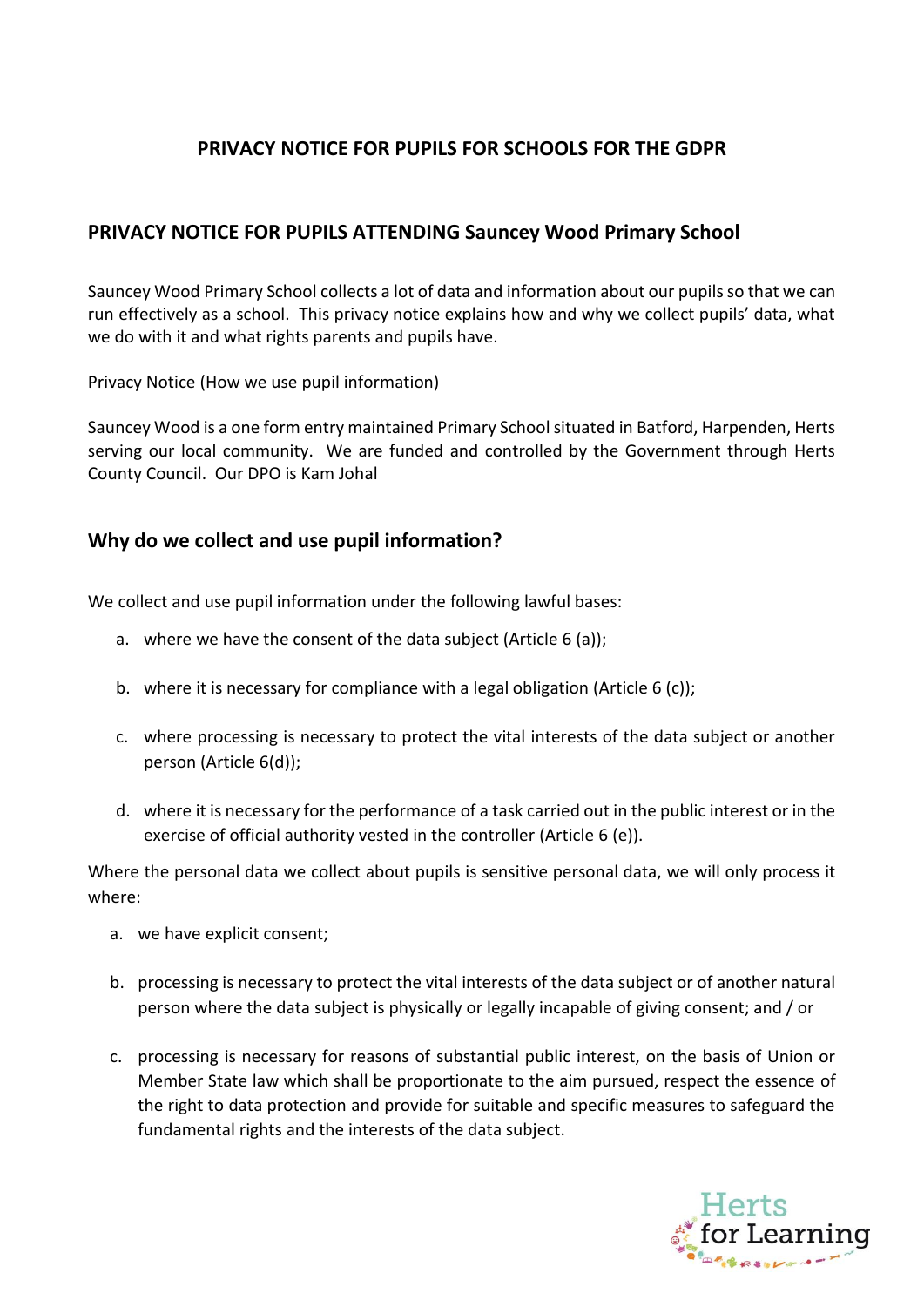Please see our Data Protection Policy for a definition of sensitive personal data.

We use the pupil data to support our statutory functions of running a school, in particular:

- a. to decide who to admit to the school;
- b. to maintain a waiting list;
- c. to support pupil learning;
- d. to monitor and report on pupil progress;
- e. to provide appropriate pastoral care;
- f. to assess the quality of our services;
- g. to comply with the law regarding data sharing;
- h. for the protection and welfare of pupils and others in the school;
- i. for the safe and orderly running of the school;
- j. to promote the school;
- k. to communicate with parents / carers.

### **The categories of pupil information that we collect, hold and share include:**

- a. Personal information (such as name, unique pupil number and address);
- b. Characteristics (such as ethnicity, language, medical conditions, nationality, country of birth and free school meal eligibility);
- c. Attendance information (such as sessions attended, number of absences and absence reasons)
- d. Medical Information (such as on-going medical conditions, allergies etc)
- e. Safeguarding documentation (where a child is subject to Child protection, CIN, FFA or support)
- f. Assessment information (to monitor and assess children's progress and attainment.)
- g. Special Education Needs information (EHCP, Intervention documents, Power learning plans)

From time to time and in certain circumstances, we might also process personal data about pupils, some of which might be sensitive personal data, including information linked to child protection / safeguarding. This information is not routinely collected about pupils and is only likely to be processed by the school in specific circumstances relating to particular pupils, for example, if a child protection issue arises. Where appropriate, such information may be shared with external agencies such as the child protection team at the Local Authority, the Local Authority Designated Officer and / or the Police. Such information will only be processed to the extent that it is lawful to do so and appropriate measures will be taken to keep the data secure.

We collect information about pupils when they join the school and update it during their time on the roll as and when new information is acquired.

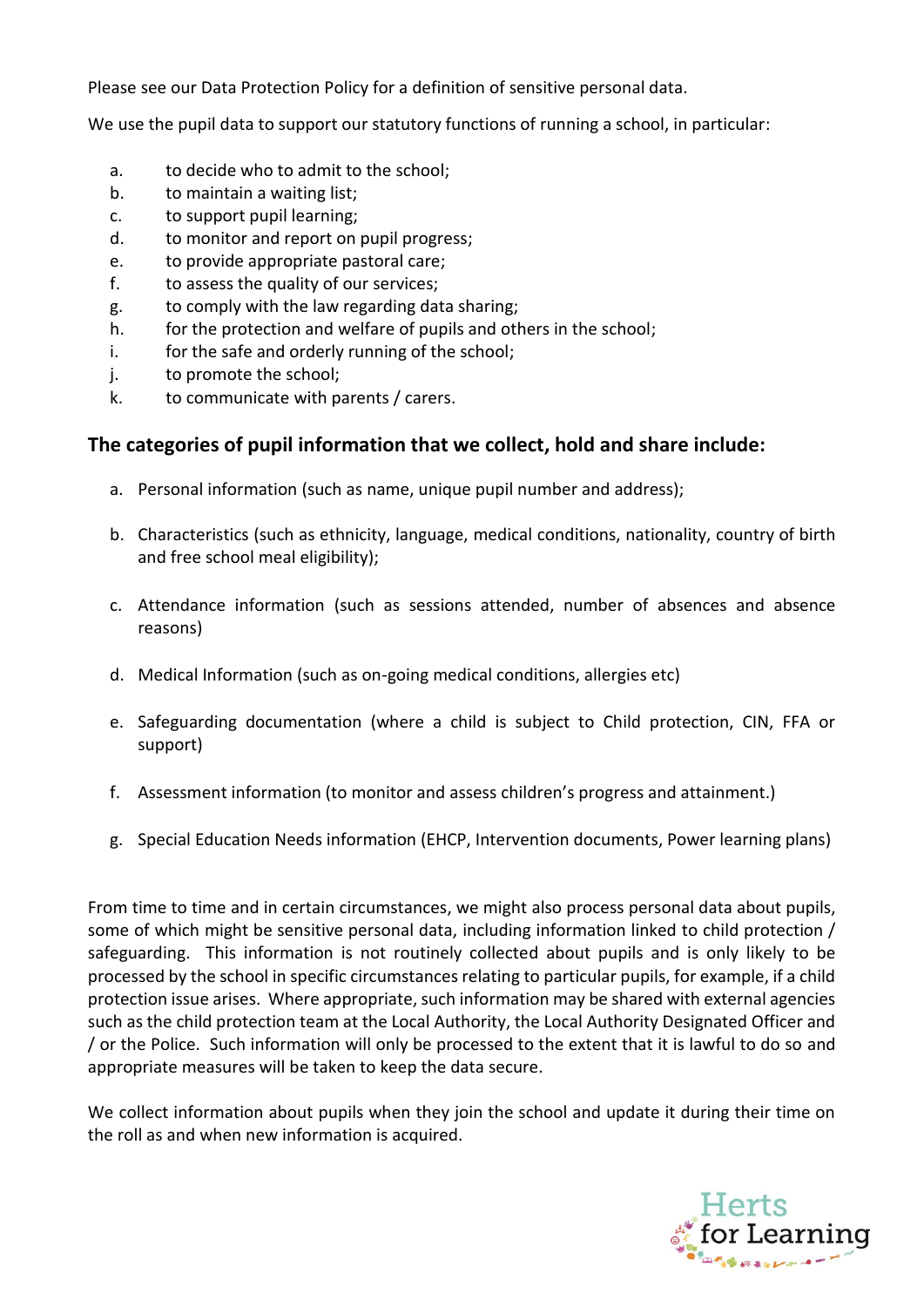As the school has a cashless catering system, we also process biometric data about pupils. Please see our Data Protection Policy for more details about how we process biometric data

# **Collecting pupil information**

Whilst the majority of pupil information you provide to us is mandatory, some of it is provided to us on a voluntary basis. In order to comply with the General Data Protection Regulation, we will inform you whether you are required to provide certain pupil information to us or if you have a choice in this. Where appropriate, we will ask parents for consent to process personal data where there is no other lawful basis for processing it, for example where we wish to use photos or images of pupils on our website or on social media to promote school activities or if we want to ask your permission to use your information for marketing purposes. Parents / pupils may withdraw consent at any time.

### **Storing pupil data**

We hold pupil data for the duration that children are educated with Sauncey Wood.

A significant amount of personal data is stored electronically, for example, on our MIS database. Some information may also be stored in hard copy format.

## **Who do we share pupil information with?**

We routinely share pupil information with:

- schools that pupils attend after leaving us;
- our local authority Hertfordshire County Council;
- a pupil's home local authority (if different);
- the Department for Education (DfE);
- school governors / trustees;
- exam boards;

From time to time, we may also share pupil information other third parties including the following:

- the Police and law enforcement agencies;
- NHS health professionals including the school nurse, educational psychologists,
- Education Welfare Officers:
- Courts, if ordered to do so;
- the National College for Teaching and Learning:
- the Joint Council for Qualifications;
- Prevent teams in accordance with the Prevent Duty on schools;
- other schools, for example, if we are negotiating a managed move and we have your consent to share information in these circumstances;
- our HR providers, for example, if we are seeking HR advice and a pupil is involved in an issue;
- our legal advisors;
- our insurance providers / the Risk Protection Arrangement;
- School Nurse

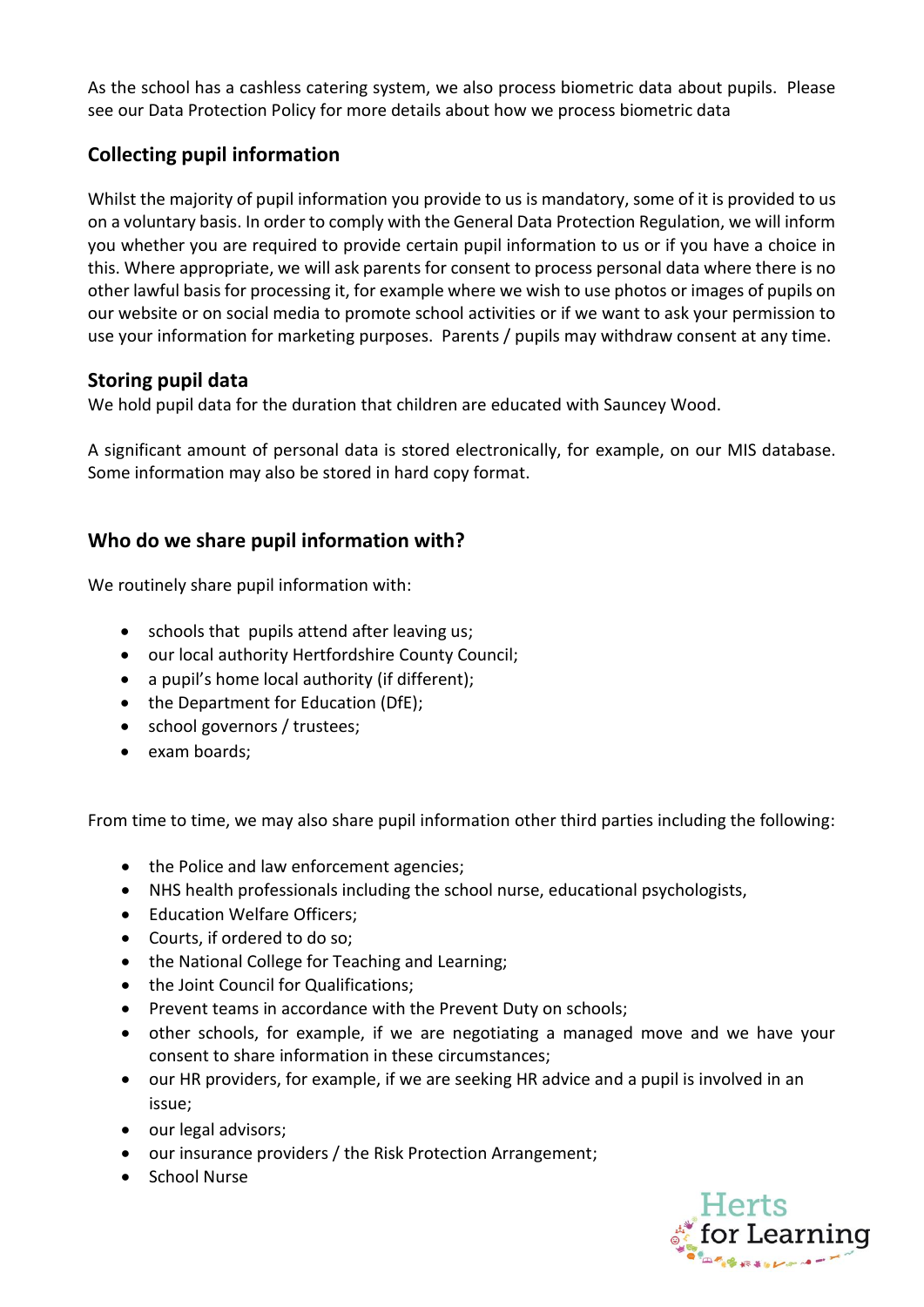Some of the above organisations may also be Data Controllers in their own right in which case we will be jointly controllers of your personal data and may be jointly liable in the event of any data breaches.

In the event that we share personal data about pupils with third parties, we will provide the minimum amount of personal data necessary to fulfil the purpose for which we are required to share the data.

#### **Why we share pupil information**

We do not share information about our pupils with anyone without consent unless the law allows us to do so.

We share pupils' data with the Department for Education (DfE) on a statutory basis. This data sharing underpins school funding and educational attainment policy and monitoring.

We are required to share information about our pupils with our local authority (LA) and the Department for Education (DfE) under section 3 of The Education (Information About Individual Pupils) (England) Regulations 2013.

#### **Data collection requirements:**

To find out more about the data collection requirements placed on us by the Department for Education (for example; via the school census) go to [https://www.gov.uk/education/data](https://www.gov.uk/education/data-collection-and-censuses-for-schools)[collection-and-censuses-for-schools.](https://www.gov.uk/education/data-collection-and-censuses-for-schools)

### **The National Pupil Database (NPD)**

The NPD is owned and managed by the Department for Education and contains information about pupils in schools in England. It provides invaluable evidence on educational performance to inform independent research, as well as studies commissioned by the Department. It is held in electronic format for statistical purposes. This information is securely collected from a range of sources including schools, local authorities and awarding bodies.

We are required by law, to provide information about our pupils to the DfE as part of statutory data collections such as the school census and early years' census. Some of this information isthen stored in the NPD. The law that allows this is the Education (Information About Individual Pupils) (England) Regulations 2013.

To find out more about the pupil information we share with the department, for the purpose of data collections, go to [https://www.gov.uk/education/data-collection-and-censuses-for-schools.](https://www.gov.uk/education/data-collection-and-censuses-for-schools)

To find out more about the NPD, go to [https://www.gov.uk/government/publications/national](https://www.gov.uk/government/publications/national-pupil-database-user-guide-and-supporting-information)[pupil-database-user-guide-and-supporting-information.](https://www.gov.uk/government/publications/national-pupil-database-user-guide-and-supporting-information)

The department may share information about our pupils from the NPD with third parties who promote the education or well-being of children in England by:

• conducting research or analysis

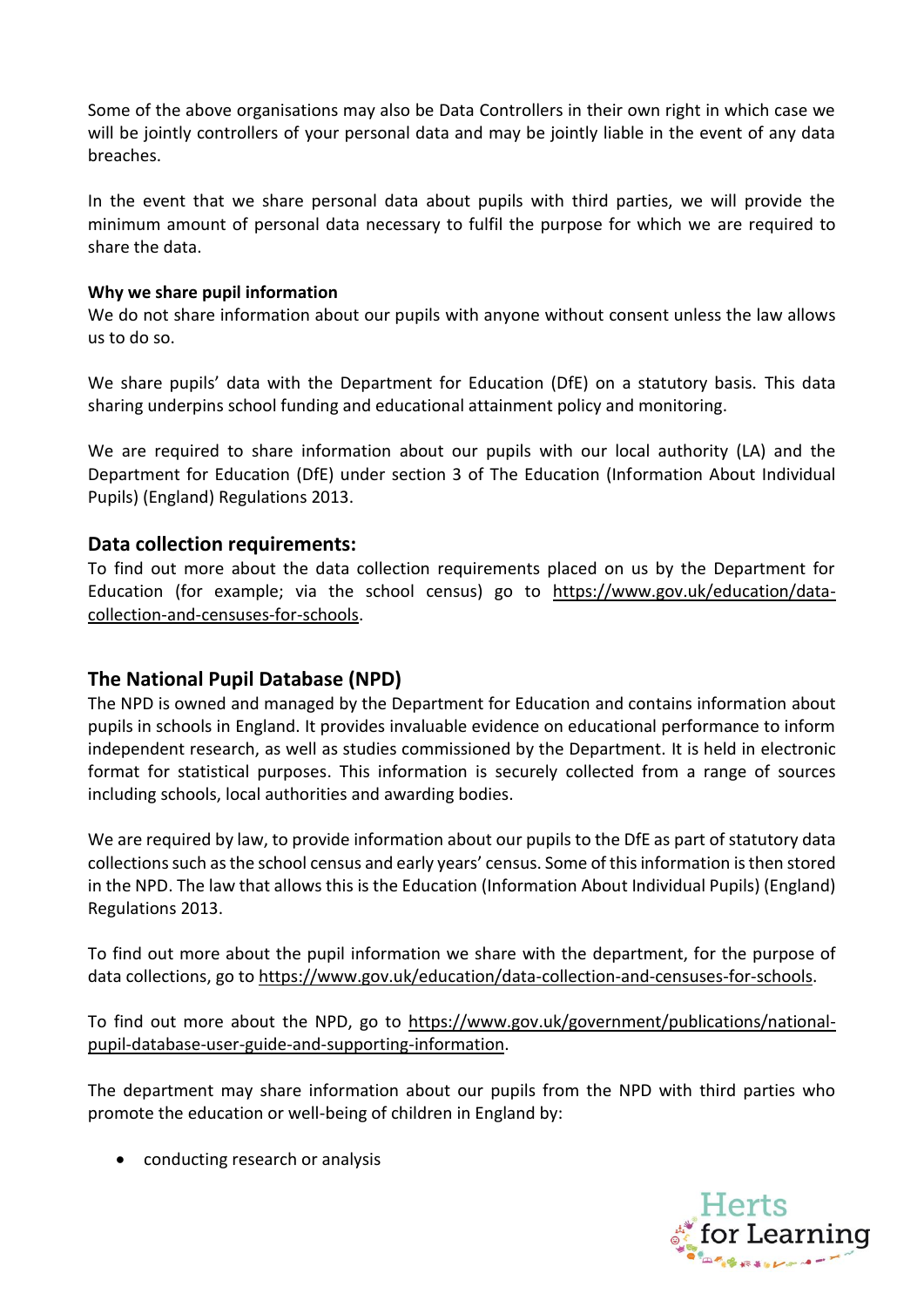- producing statistics
- providing information, advice or guidance

The DfE has robust processes in place to ensure the confidentiality of our data is maintained and there are stringent controls in place regarding access and use of the data. Decisions on whether DfE releases data to third parties are subject to a strict approval process and based on a detailed assessment of:

- who is requesting the data;
- the purpose for which it is required;
- the level and sensitivity of data requested; and
- the arrangements in place to store and handle the data.

To be granted access to pupil information, organisations must comply with strict terms and conditions covering the confidentiality and handling of the data, security arrangements and retention and use of the data.

#### For more information about the department's data sharing process, please visit: <https://www.gov.uk/data-protection-how-we-collect-and-share-research-data>

For information about which organisations the department has provided pupil information, (and for which project), please visit the following website: <https://www.gov.uk/government/publications/national-pupil-database-requests-received>

To contact DfE:<https://www.gov.uk/contact-dfe>

### **Requesting access to your personal data**

Under data protection legislation, parents and pupils have the right to request access to information about them that we hold ("Subject Access Request"). Where a child does not have the maturity to make their own requests for personal data, parents may do so on their behalf in a primary school setting. To make a request for your child's personal data, or be given access to your child's educational record, contact [setting to include details of their administrator / Data Protection Officer] although any written request for personal data will be treated as a Subject Access Request.

Subject to the section below, the legal timescales for the School to respond to a Subject Access Request is one calendar month. As the School has limited staff resources outside of term time, we encourage parents / pupils to submit Subject Access Requests during term time and to avoid sending a request during periods when the School is closed or is about to close for the holidays where possible. This will assist us in responding to your request as promptly as possible. For further information about how we handle Subject Access Requests, please see our Data Protection Policy.

Parents of pupils who attend a maintained school have a separate statutory right to access their child's educational record. Upon receipt of a written request for a pupil's educational record, the School will respond to it within 15 school days. This is an independent legal right of parents which falls outside of the GDPR, therefore a pupil's consent is not required even if a pupil is able to make their own decisions in relation to their personal data unless a court order is in place which states otherwise.]